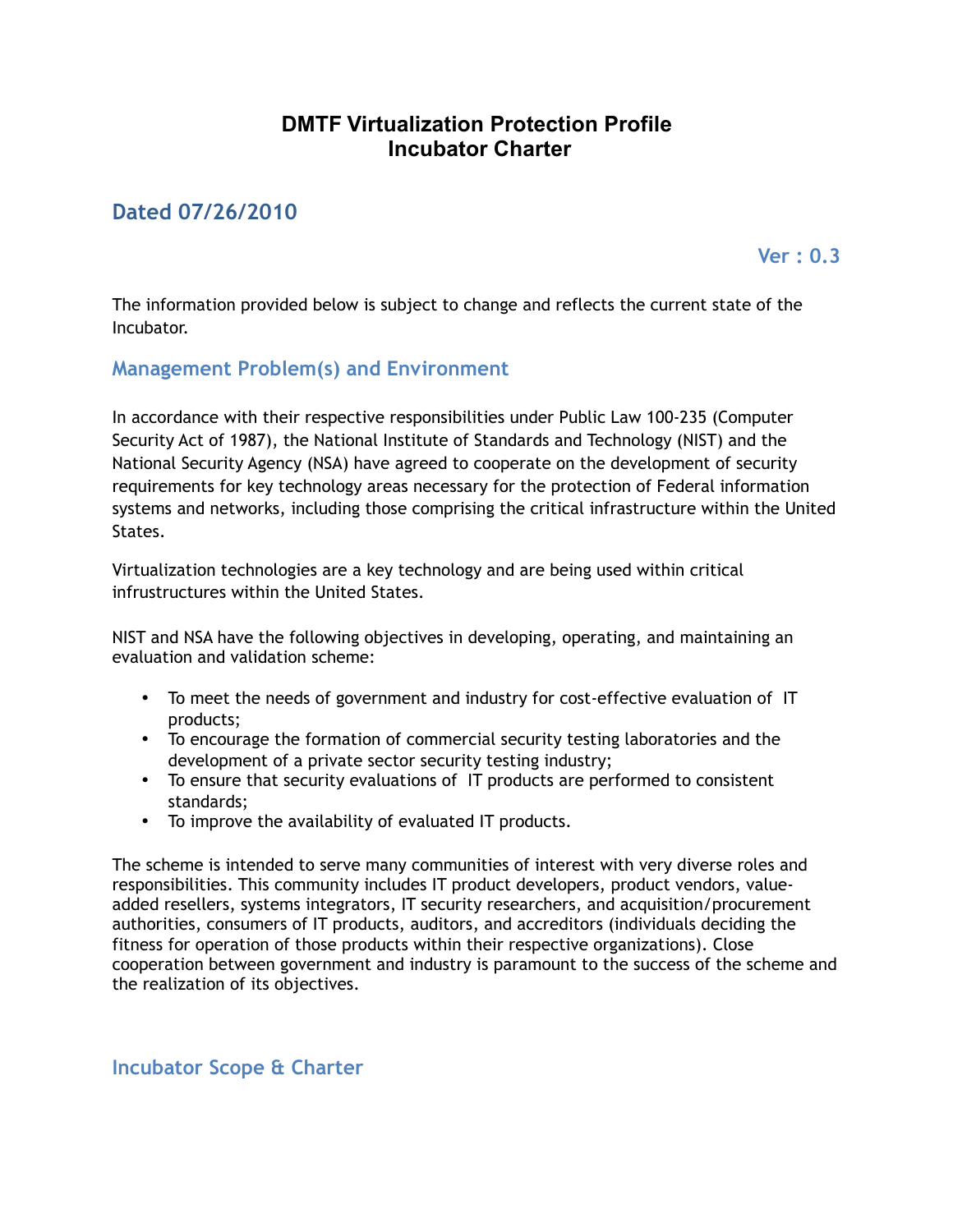This protection profile needs to define the *information flow control, resource isolation, trusted initialization, trusted delivery, trusted recovery domain isolation, identification, authentication* and*audit* capabilities of virtualization technology. The isolation and information flow policies will be defined by the virtualization system's configuration data. A conformant product definition will also include the support technologies and procedures used to accurately generate and securely distribute that configuration data. Specific assurance requirements need to be defined for those support technologies and procedures including:

- 1. Installation (trusted delivery?)
- 2. Startup/Shutdown (trusted initialization?, includes sleep and other power state changes)
- 3. Operational (users and user interfaces—basically, how users interact with the system, probably includes I&A)
- 4. Trusted administration of platform (remote and local) (especially update, patching, audit mechanisms).
- 5. Isolation/Architecture (isolation of VMs and VM communications from each other and from the platform's TCB).
- 6. Programmatic requirements (relating to acquisition, maintenance, assessment of vulnerabilities, generation and distribution of patches, updates)
- 7. Development/Testing (software development practices, etc.)
- 8. The output of the Incubator is a Protection Profile targeted to the NIAP (National Information Assurance Partnership) process.

## **Business Justification**

A virtualization system evaluated against this PP provides a highly robust foundation for system services and applications in mission-critical systems, and a high degree of assurance for the enforcement of related security policies. Such policies include those for the management of classified and other high-valued information, whose confidentiality, integrity or releasability must be protected. For example, VPP separation mechanisms, when integrated within security architecture, are appropriate to support security policies for government, and commercial sectors.

## **Expected Incubator Input**

• A draft Virtualization Protection Profile from NSA

#### **Incubator Deliverables**

• An incubator updated Virtualization Protection Profile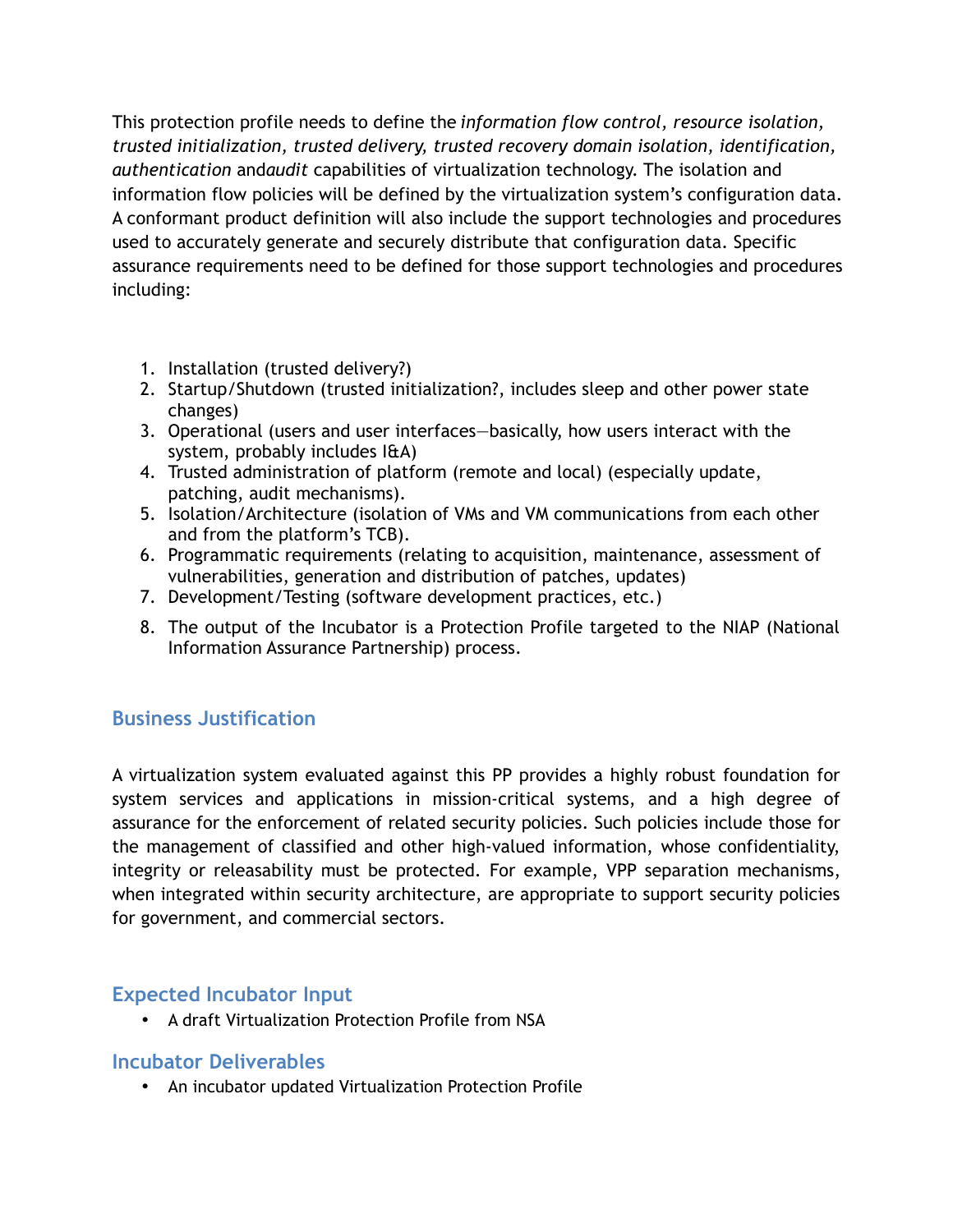## **Incubator Timeline**

The VPP Incubatoris expected to complete the above deliverables within 12 months from approval of the charter by the board.

#### **Alliance Partnerships**

- Trusted Computing Group (TCG)
- Cloud Security Alliance (CSA)
- National Institute of Standards and Technology (NIST)
- National Security Agency (NSA)
- National Information Assurance Partnership (NIAP)

## **Reliance/Coordination with other WG Models**

- The Systems Virtualization, Partitioning, and Clustering Working Group including all profiles and the OVF specification.
- And others TBD

#### **Interim Chairs**

Winston Bumpus - VMware Inc. - [wbumpus@vmware.com](mailto:wbumpus@vmware.com)

## **Supporting Companies**

The following leadership or board companies are interested in the formation of a DMTF Incubator to address the problems identified in this document.

- **AMD** Valerie Kane [valerie.kane@amd.com](mailto:valerie.kane@amd.com)
- **Citrix** Shishir Pardikar [shishir.pardikar@citrix.com](mailto:shishir.pardikar@citrix.com)
- **IBM**  Dimitrios Pendarakis [dimitris@us.ibm.com](mailto:dimitris@us.ibm.com)
- **Intel** Billy Cox [billy.cox@intel.com](mailto:billy.cox@intel.com)
- **Microsoft** Josh Cohen *joshco@microsoft.com*
- **Oracle –** Mark Carlson [mark.carlson@oracle.com](mailto:mark.carlson@oracle.com)
- **VMware, Inc**. Winston Bumpus [wbumpus@vmware.com](mailto:wbumpus@vmware.com)

#### **Participation Requirements**

Addition of new leadership board members requires a SUPER MAJORITY (75%) of the Review Board.

#### **Leadership Board Voting Policy**

Review Board Voting will be a SUPER MAJORITY (75%) of the Review Board.